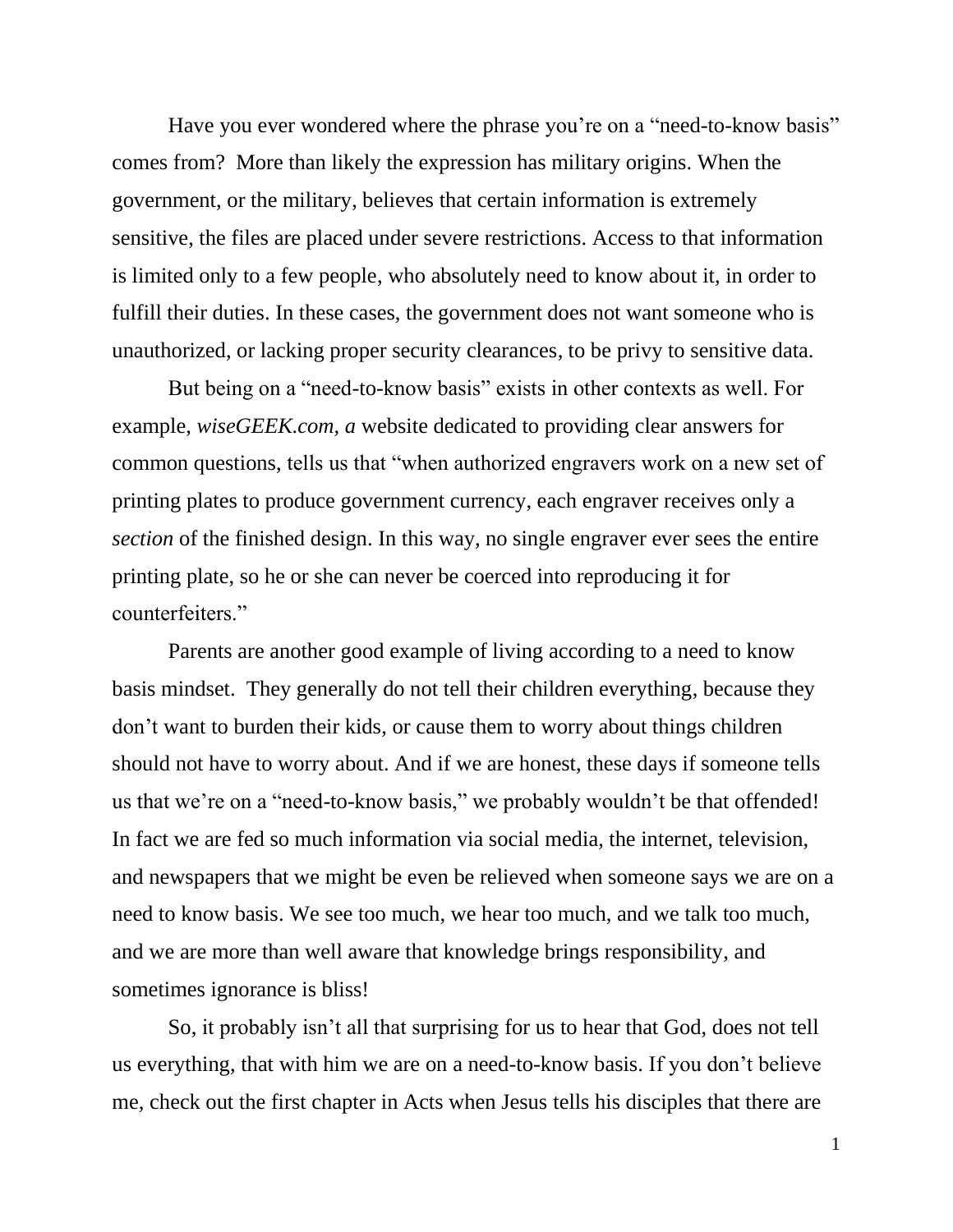some things they do not need to know. He declares, "It is not for you to know the times or periods that the Father has set by his own authority." But here's the thing: Sometimes, we *do* need to know!

In today's Gospel story, clearly, the disciples fall into the category of needing to know. Lately they had been spending some time in the temple together. It's possible that the disciples had never been to the big city before. It may have even been their first trip to Jerusalem. They probably had not wandered far from the Sea of Galilee, which gave them their livelihood. So, when you take country kids to the city for the first time, or bring some uneducated fishermen from the uncultured north, you're going to get kids or fishermen who are mightily impressed with what they see.

All of the disciples were awestruck and amazed. "Look at these buildings! So cool! Look at this temple! And the size of the blocks of granite! Wow!" No wonder, then, that as they were leaving the temple, some of the disciples remarked on the beauty of the temple, expressing their astonishment at the size of the stones used to construct it. "Look, Teacher, what large stones and what large buildings!"

Jesus, on the other hand, was not impressed. Of course, he'd been to the temple before and he had even held a theological seminar there at the age of 12 for some of the most learned rabbis of the country. Jesus told the disciples that the temple was just a heap of rocks. "Ah, you've noticed! Yes, these buildings and stones are huge, but let me, let you in on a little secret. The day is coming when not a stone will be left untouched. This place is going down!"

After this comment, the disciples and Jesus continued on their way. But when they reached the Mount of Olives, four of the disciples — Peter, James, John and Andrew — took Jesus aside and away from the others (perhaps they thought the other disciples did not need to know), "and they asked him privately, 'Tell us,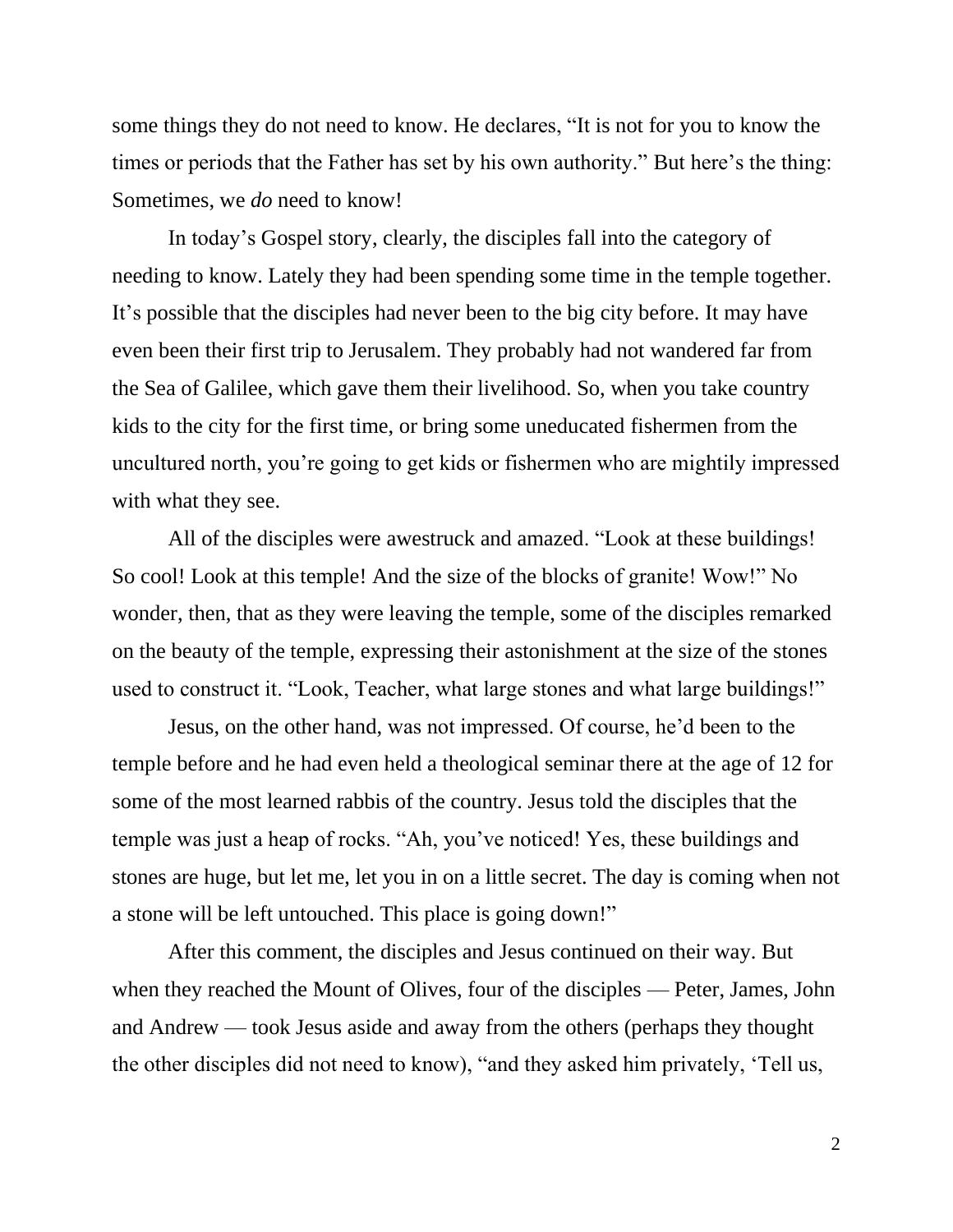when will this be, and what sign will there be that all these things are about to be accomplished?'"

Surprisingly, Jesus agrees with them, there are some things that they need to know — to a point. At the end of this chapter, Jesus reminds them, "about that day or hour [when the heavens and earth will pass away] no one knows, neither the angels in heaven, nor the Son, but only the Father." So Jesus begins to share what he knows, and what he feels these four disciples are ready to hear. Which begs the question, "What does he say, and what does it mean?"

Our reading this morning is only a small part of what Jesus says to them. Here's how he begins: "Beware that no one leads you astray. Many will come in my name and say, 'I am he!' and they will lead many astray. When you hear of wars and rumors of wars, do not be alarmed; this must take place, but the end is still to come. For nation will rise against nation, and kingdom against kingdom; there will be earthquakes in various places; there will be famines. This is but the beginning of the birth pangs."

Ok, so what do the disciples need to know? What do we need to know? Well, for starters we need to know **that false shepherds exist***.* False shepherds are always lurking — looking for sheep to swindle. And their selling point? That whereas most of us are on a need-to-know basis, they are not. They are among God's inner circle, and therefore have access to knowledge no one else has. But, they are more than happy to broadcast and publicize that we too can know what they know.

Be cautious, Jesus, says. What you need to know…is that no one knows more than you do right now. He will later say that neither he, nor the angels, know what is only known to God. In other words we need to be careful about signing on with a charismatic leader who claims to have knowledge no one else has!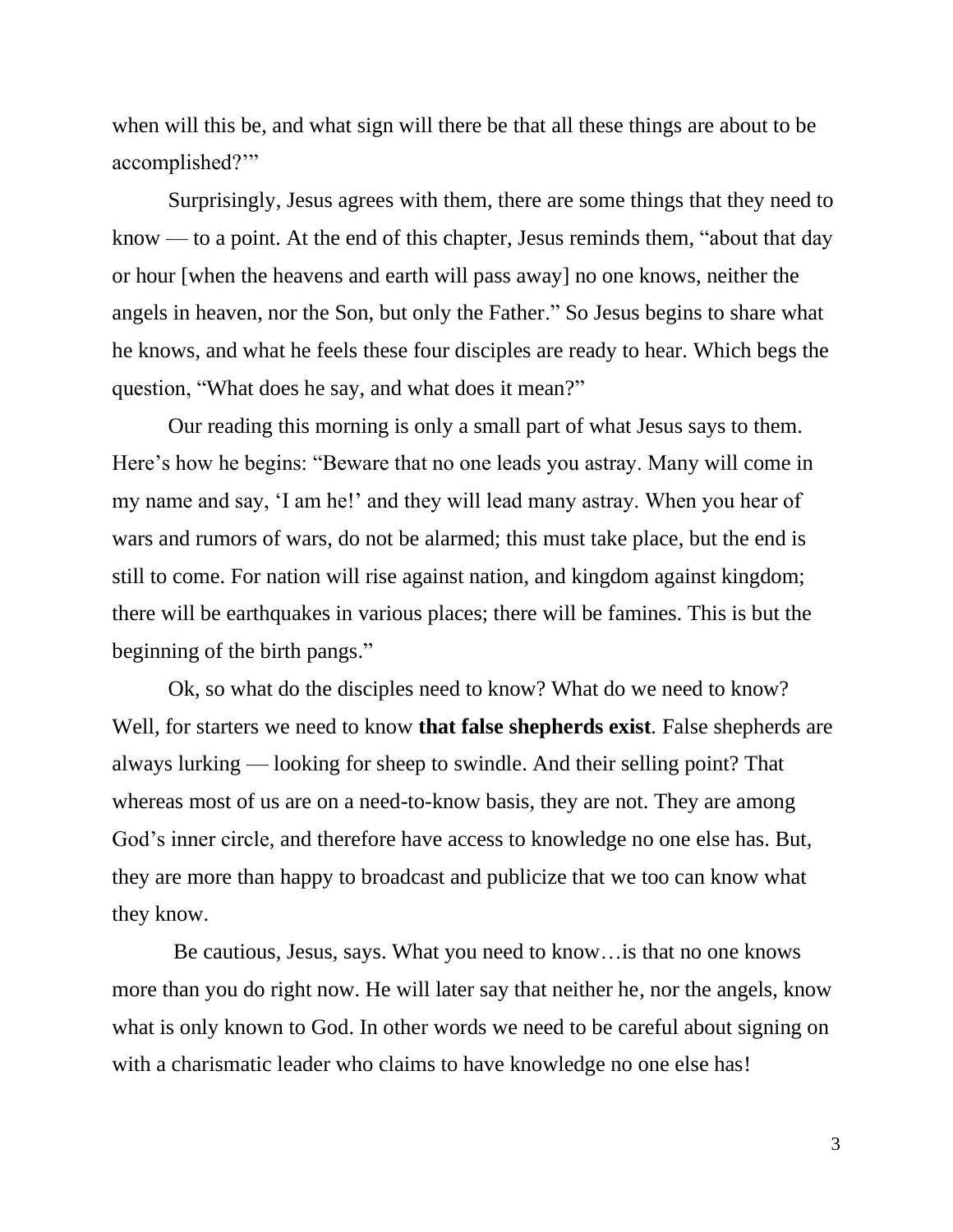Another thing we should probably know is that **faithfulness to God is not about buildings, regardless of their size***.* The temple was beautiful. No doubt about it. But that temple built out of stone and marble was eventually destroyed in 70 A.D. All that remains of it is a wall. Yet, the church of Jesus Christ, almost 2,000 years later is alive and well. True, we may worship in buildings, but God does not live in buildings made by human hands. God dwells in the human heart. God dwells in us; as the famous Sunday school song we know and love goes, "I am the church, you are the church, we are the church together!"

It probably would also benefit us to know **that our faith is linear***.* In other words, our faith is not circular. Life doesn't keep going round and round in meaningless and repetitious circles of suffering and despair. Rather, it is headed toward a culminating point — a point about which we know very little. There was a beginning*,* and there is an end point. God did not create us, and the world in which we live, to languish indefinitely with the consequences of our sin.

Our God is a God of history. God is going to wrap things up. That is our hope! Jesus told the disciples that when the temple comes down, it is not the end, but the beginning of the "birth pangs." We need to know that there is no cause for alarm! Sometimes when everything is falling apart, coming down around us, things are really, for the first time, coming together.

A Catholic priest named Michael K. Marsh writes, "I remember the morning of my divorce. I remember the afternoon my younger son called and said, 'Dad, I just joined the Marines!' I remember the night my older son died. With each of those events, one of the great buildings of my life was thrown down. Stones that I had so carefully placed, and upon which I had built my life, no longer stood upon one another. My world had changed and my life would be different." He goes on to write that we all build temples, and many of them come crashing down. Jesus